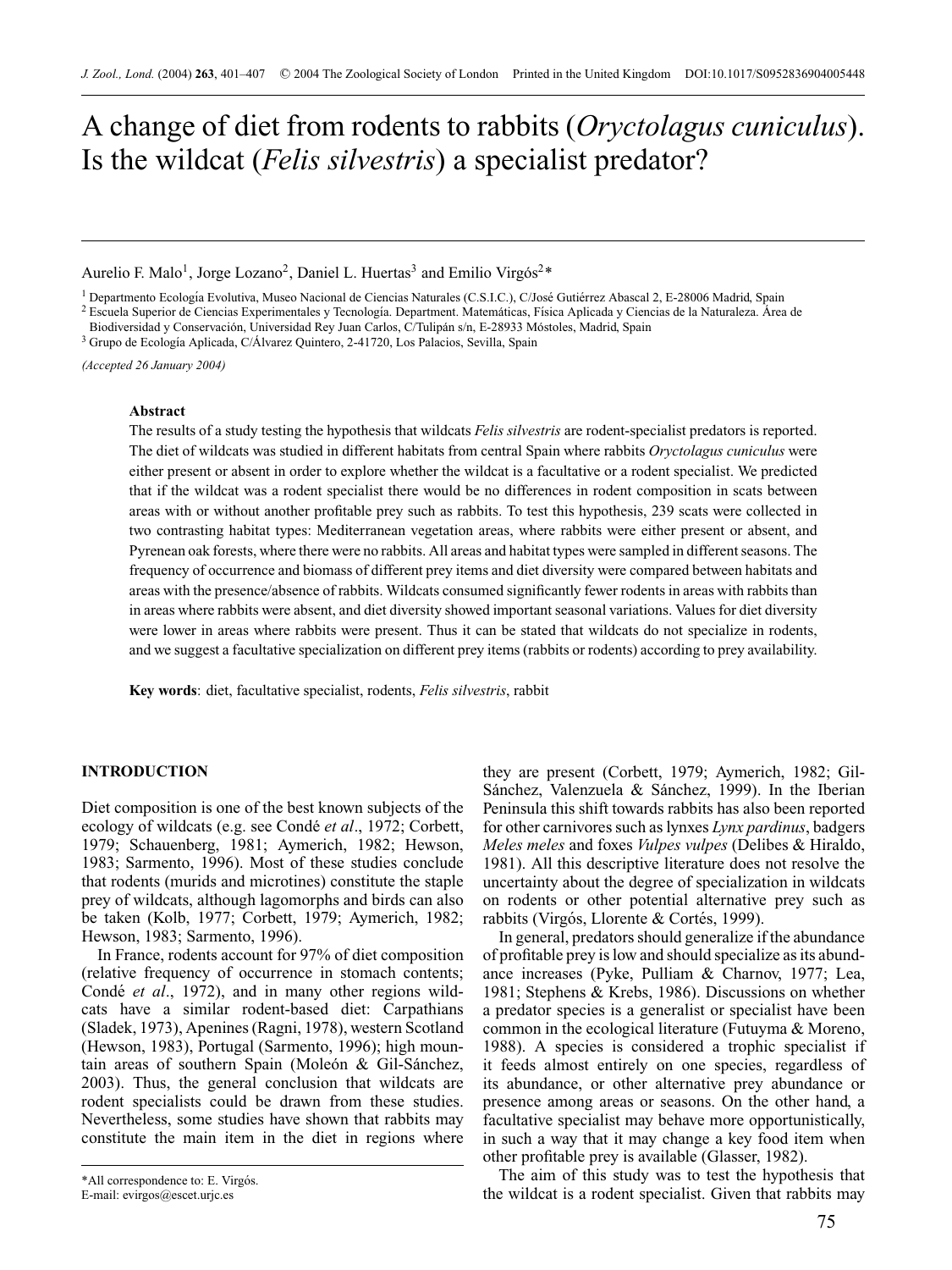

**Fig. 1.** Location of the study areas within the Iberian Peninsula and Madrid province.

be an alternative optimal prey to rodents, this hypothesis was tested by comparing rodent importance in the diet of wildcats across areas with and without rabbits and between seasons within central Spain, a particularly suitable region, because wildcats show a homogeneous distribution (Lozano *et al*., 2003) while rabbit populations show a patchy one (Virgós, Cabezas-Díaz *et al.*, 2003).

If the wildcat is a rodent specialist, those living in areas with and without rabbits should have a high rodent intake and would show no significant differences in rodent consumption between areas. Conversely, if the wildcat is not a rodent specialist, but may change its preference to other profitable prey such as rabbits, a decrease of rodent intake in areas where rabbits are abundant would be expected.

# **METHODS**

Fieldwork was carried out in a  $2916 \text{ km}^2$  region in the centre of the Iberian Peninsula (Fig. 1). To confirm the presence of wildcats at the local level, trails distributed across different habitat types were surveyed for scats. Habitat type was defined as either Mediterranean vegetation areas (700–1250 m a.s.l.) or Pyrenean oak forests (1250–1700 m a.s.l.). Mediterranean vegetation was a mixture of forests dominated by holm oaks *Quercus ilex*, scrublands whose main understorey shrub species are *Cistus ladanifer* and *Retama sphaerocarpa*, and mosaics with pasturelands. Pyrenean oak forests *Q. pyrenaica* occasionally included other deciduous trees, with *Cistus laurifolius* and *Citysus scoparius* as the main understorey shrub species (for details about vegetation see Rivas-Martínez, Fernández-González & Sánchez-Mata, 1987).

Once areas with wildcat occurrence were selected (21 with Mediterranean vegetation *vs* 8 with Pyrenean oak forest), every area was subsequently surveyed to determine the presence or absence of rabbits by searching for rabbit burrows and latrines. Rabbit presence was confirmed in 15 out of 21 Mediterranean vegetation areas and, as expected, in none of the 8 Pyrenean oak forests, given that rabbits show a strong preference for low elevation areas (Blanco & Villafuerte, 1993; Trout *et al*., 2000). Overall, 15 areas with rabbit (all of them Mediterranean vegetation areas) and 14 areas without rabbit (6 Mediterranean vegetation areas, and 8 Pyrenean oak forest areas) were surveyed. We are confident about the absence of rabbits in these areas as they were extensively surveyed over several years.

During 1997–99 the areas studied were visited and trails surveyed every season. In each visit, the status of rabbit presence was checked and, in addition, a routine monitoring of the rabbit populations was undertaken in these areas from 1989. At least 1 km/area was surveyed and a total of 239 wildcat scats (558 prey items) collected: 132 in areas with rabbits and 107 in areas without rabbits. Wildcat scats were recognized using the methods of Lozano *et al*. (2003). Prey items were identified from bones and teeth using key references (Gállego  $&$  López, 1982; Gallego & Alemany, 1985; Blanco, 1998). ´

The frequency of occurrence (FO) was compared and the consumed biomass (CB) of the different prey items among areas was estimated. To estimate biomass the following mean weight data were used: *Microtus*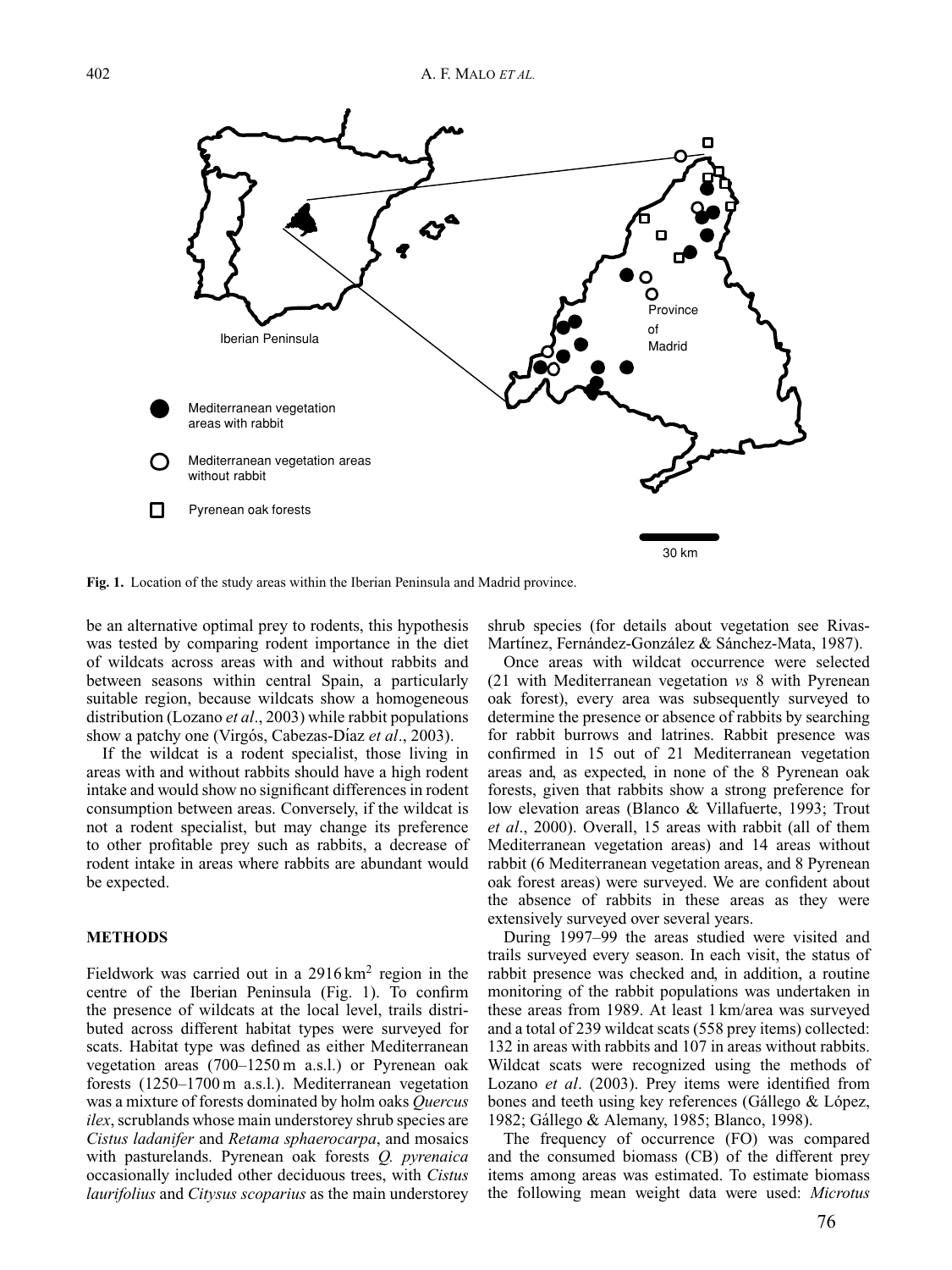**Table 1.** Diet composition of wildcats *Felis silvestris* in areas with or without rabbits *Oryctolagus cuniculus* in central Spain. FO, frequency of occurrence in scats; CB, consumed biomass. Non-identified (n.i.) items are specified in parentheses. For clarity, remains of a non-identified ungulate and a cat are not shown

|                                 | Overall<br>No. of prey | Areas with rabbits (132 scats) |           |           | Areas without rabbits (107 scats) |           |           |
|---------------------------------|------------------------|--------------------------------|-----------|-----------|-----------------------------------|-----------|-----------|
|                                 |                        | No. of prey                    | $FO(\% )$ | $CB(\% )$ | No. of prey                       | $FO(\% )$ | $CB(\% )$ |
| Rodents (n.i.)                  | 259(11)                | 90(8)                          | 40.91     | 8.21      | 169(3)                            | 82.24     | 68.38     |
| Muridae (n.i.)                  | 248 (28)               | 82(9)                          | 34.85     | 7.46      | 166(19)                           | 75.70     | 65.33     |
| Murinae (n.i.)                  | 111(23)                | 51 (13)                        | 24.24     | 4.63      | 60(10)                            | 39.25     | 23.70     |
| Apodemus sylvaticus             | 75                     | 29                             | 13.64     | 3.07      | 46                                | 29.91     | 19.74     |
| $Mus$ sp.                       | 13                     | 9                              | 6.06      | 0.55      | $\overline{4}$                    | 2.8       | 0.99      |
| Microtinae (n.i.)               | 109(23)                | 22(4)                          | 12.88     | 1.88      | 87 (19)                           | 49.53     | 33.48     |
| Microtus arvalis                | 46                     | 4                              | 3.03      | 0.42      | 42                                | 24.3      | 18.03     |
| <i>Pitymys</i> sp.              | 40                     | 14                             | 8.33      | 1.14      | 26                                | 14.95     | 8.58      |
| Lagomorphs                      | 85                     | 83                             | 61.36     | 90.11     | 2                                 | 1.87      | 10.56     |
| Rabbit                          | 83                     | 83                             | 61.36     | 90.11     | $\boldsymbol{0}$                  |           |           |
| Hares                           | $\overline{c}$         | $\theta$                       |           |           | $\overline{2}$                    | 1.87      | 10.56     |
| Insectivores                    | 41                     | 6                              | 4.55      | 0.18      | 35                                | 15.89     | 14.79     |
| Crocidura sp.                   | 26                     | 6                              | 4.55      | 0.18      | 20                                | 10.28     | 2.48      |
| Sorex sp.                       | 3                      | $\mathbf{0}$                   |           |           | 3                                 | 0.93      | 0.27      |
| Talpa occidentalis              | 12                     | $\mathbf{0}$                   |           |           | 12                                | 9.35      | 12.04     |
| <b>Birds</b>                    | 21                     | 9                              | 6.82      | 0.88      | 12                                | 11.21     | 4.75      |
| Reptiles (n.i.)                 | 20(5)                  | 5(2)                           | 3.79      | 0.05      | 15(3)                             | 12.15     | 0.59      |
| Psammodromus sp.                | 15                     | 3                              | 2.27      | 0.029     | 12                                | 11.21     | 0.48      |
| Arthropods                      | 132                    | 73                             | 22.73     | 0.56      | 59                                | 28.97     | 0.73      |
| Insects                         | 128 (46)               | 69(45)                         | 20.45     | 0.11      | 59(1)                             | 26.17     | 0.28      |
| Myriapods                       | 2                      |                                | 0.76      | 0.006     | $\mathbf{1}$                      | 0.03      | 0.01      |
| Coleoptera                      | 53                     | 19                             |           |           | 34                                |           |           |
| Gryllotalpa sp.                 | 14                     | 12                             | 5.30      | 0.04      | $\overline{2}$                    | 0.93      | 0.03      |
| Other coleoptera                | 39                     | 7                              | 5.30      | 0.006     | 32                                | 12.15     | 0.11      |
| Orthopthera                     | 26                     | 4                              | 3.03      | 0.01      | 22                                | 10.28     | 0.29      |
| Crustacea (freshwater crayfish) | 4                      | 4                              | 3.03      | 0.39      | $\theta$                          |           |           |

(32.5 g), *Pitymys* (25 g), *Apodemus* (32.5 g), *Mus* (18.8 g), *Crocidura* (9.4 g), *Sorex* (6.7 g), *Talpa occidentalis* (76 g), bird (30 g), lacertid (3 g), cray-crab fish (39 g), *Gryllotalpa*  $(1 g)$  and other insects  $(0.5 g)$  (Castells & Mayo, 1993; Blanco, 1998). With these mean weights, non-identified Microtinae, Murinae and other rodents were calculated as 30 g, 23 g and 26 g, respectively. A maximum consumption of 400 g for hares *Lepus granatensis* was assumed.

Wildcats vary the age class of rabbits they prey on depending on the season (Gil-Sánchez *et al.*, 1999). In spring and summer, the contribution to the wildcat diet of juvenile rabbits compared to adult rabbits is *c*. 50%, and in autumn and winter *c*. 20%. It is assumed that a wildcat consumes a maximum of 400 g from an adult or sub-adult rabbit (Aymerich, 1982) and 250 g from a juvenile (Gil-Sánchez et al., 1999). With this information and according to the following expression, the rabbit consumed biomass (RCB) for the two seasonal periods was calculated:

$$
RCB = P(ad - sub)^*(400 g) + P(juv)^*(250 g)
$$

where  $P$ (ad-sub) and  $P$ (juv) are the probabilities of consumption of an adult or sub-adult and of a juvenile rabbit, respectively. Thus we used a value of 370 g for autumn–winter and of 325 g for spring–summer.

The seasonal fluctuations in the contribution of each prey item to the diet in areas with and without rabbits were also analysed. The Shannon–Weaver index (Shannon & Weaver, 1949) was used to calculate diet diversity from FO among seasons and areas using the following prey categories: rodents, lagomorphs, insectivores, birds, reptiles and arthropods.

*G*-tests were used to analyse the frequency of occurrence of each prey group as this test is robust and conservative and greatly diminishes the possibility of statistical type I errors. Yates' correction was applied where expected frequencies were < 10 (Mantel, 1974). Kruskal–Wallis tests were used to compare biomass across areas and seasons. All statistical analyses were conducted with the STATISTICA 6.0 computer package for Windows.

# **RESULTS**

#### **Diet comparison between areas with and without rabbits**

Overall diet diversity for all areas and prey groups considered was maximum in summer (2.24) and minimum in winter (1.03), reaching intermediate values in autumn and spring (1.65 and 1.71, respectively). Comparison across areas showed that the diet of wildcats was slightly more diverse in areas without rabbits (Table 1, Fig. 2).

In areas where rabbits were present they were the most important prey type (Table 1). The contribution of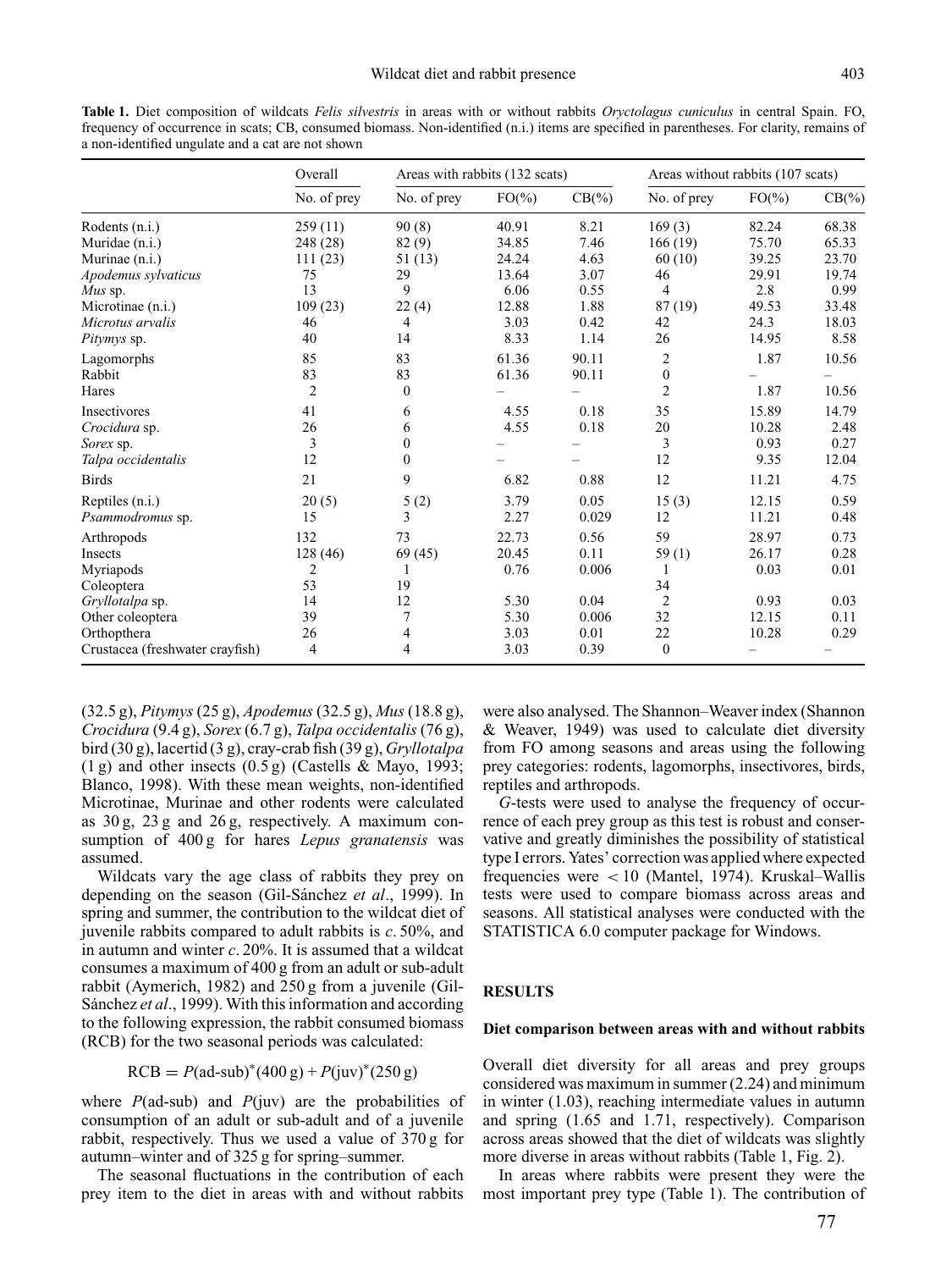

**Fig. 2.** Diet diversity of wildcats *Felis silvestris* in areas with and without rabbits *Oryctolagus cuniculus*.

rodents to the diet decreased where rabbits were present (FO:  $\chi^2$  = 42.2, d.f. = 1, *P* < 0.0001; CB: H<sub>1,233</sub> = 24.46,  $P < 0.0001$ ).

This decrease was also significant in other prey types such as insectivores and reptiles (FO:  $G = 9.8$ , d.f.  $= 1$ ,  $P < 0.01$  and  $\chi^2_{\text{Yates}} = 5.8$ , d.f. = 1,  $P < 0.05$ , respectively, and for CB:  $H_{1,233} = 11.205$ ,  $P < 0.001$ ;  $H_{1,233} = 5.95$ , *P* < 0.05, respectively). Conversely, the contribution of birds and arthropods does not significantly differ between areas with and without rabbits (FO:  $\chi^2_{\text{Yates}} = 0.897$ , d.f. = 1, *P* = 0.344; and FO:  $\chi^2_{\text{Yates}} = 0.495$ , d.f. = 1, *P* = 0.48, respectively).

## **Comparison in Mediterranean vegetation areas with and without rabbits**

To rule out the possibility that habitat effects were responsible for differences in diet and to be sure that the differences were the result of the presence or absence of rabbits, the frequency of occurrence of rodents and rabbits in a data subset were compared only in Mediterranean vegetation areas. Non-significant results in this analysis would imply that differences observed in diet composition between areas with and without rabbits were the result of habitat effects rather than the presence of rabbits, but significant results would confirm that diet shift is solely owing to rabbit presence.

Rodents showed a significant decrease in their FO in the Mediterranean vegetation areas where rabbits are available (FO: *G* = 48.2, d.f. = 1, *P* = 0.0001; CB: H<sub>1,171</sub> = 24.69,  $P < 0.0001$ ; see Fig. 3), thus implying that habitat effects were not responsible for the shift in wildcat diet.

Likewise, other secondary species such as insectivores, birds, reptiles or arthropods did not show statistical differences between Mediterranean vegetation areas with and without rabbits (FO:  $G = 0.33$ , d.f. = 1,  $P = 0.56$ ;  $G = 0.15$ , d.f.  $= 1$ ,  $P = 0.69$ ;  $G = 2.63$ , d.f.  $= 1$ ,  $P = 0.10$ and  $G = 3.29$ , d.f.  $= 1, P = 0.07$ , respectively).

The principal taxa responsible for the increase of rodents in the diet of wildcats in areas without rabbits were *Microtus arvalis* and *Apodemus sylvaticus* (FO:  $G = 44.9$ , d.f.  $= 1$ ,  $P < 0.0001$  and  $G = 4.1$ , d.f.  $= 1$ ,  $P < 0.05$ , respectively).

# **Comparison between Mediterranean vegetation areas without rabbits and Pyrenean oak forest to test for habitat effects**

In the absence of rabbits, wildcats eat more rodents in Mediterranean vegetation areas than in the Pyrenean oak forests (FO: 97% *vs* 77%,  $G = 9.32$ , d.f.  $= 1, P < 0.01$ ; CB:  $H_{1,99} = 1.81, P = 0.17$ .

In the Pyrenean oak forests, there was an increase in the consumption of other secondary prey, such as reptiles (FO:  $\chi^2_{\text{Yates}} = 6.40, \text{ d.f.} = 1, P < 0.05; \text{ CB: H}_{1,99} = 8.77; P <$ 0.01), insectivores (FO:  $\chi^2_{\text{Yates}} = 8.03$ , d.f. = 1, *P* < 0.01; CB: H<sub>1,99</sub> = 7.14;  $P < 0.01$ ), and arthropods ( $G = 10.34$ ,



**Fig. 3.** Frequency of occurrence of wildcat *Felis silvestris* prey across seasons in areas with rabbits *Oryctolagus cuniculus*. Prey item number per group is shown.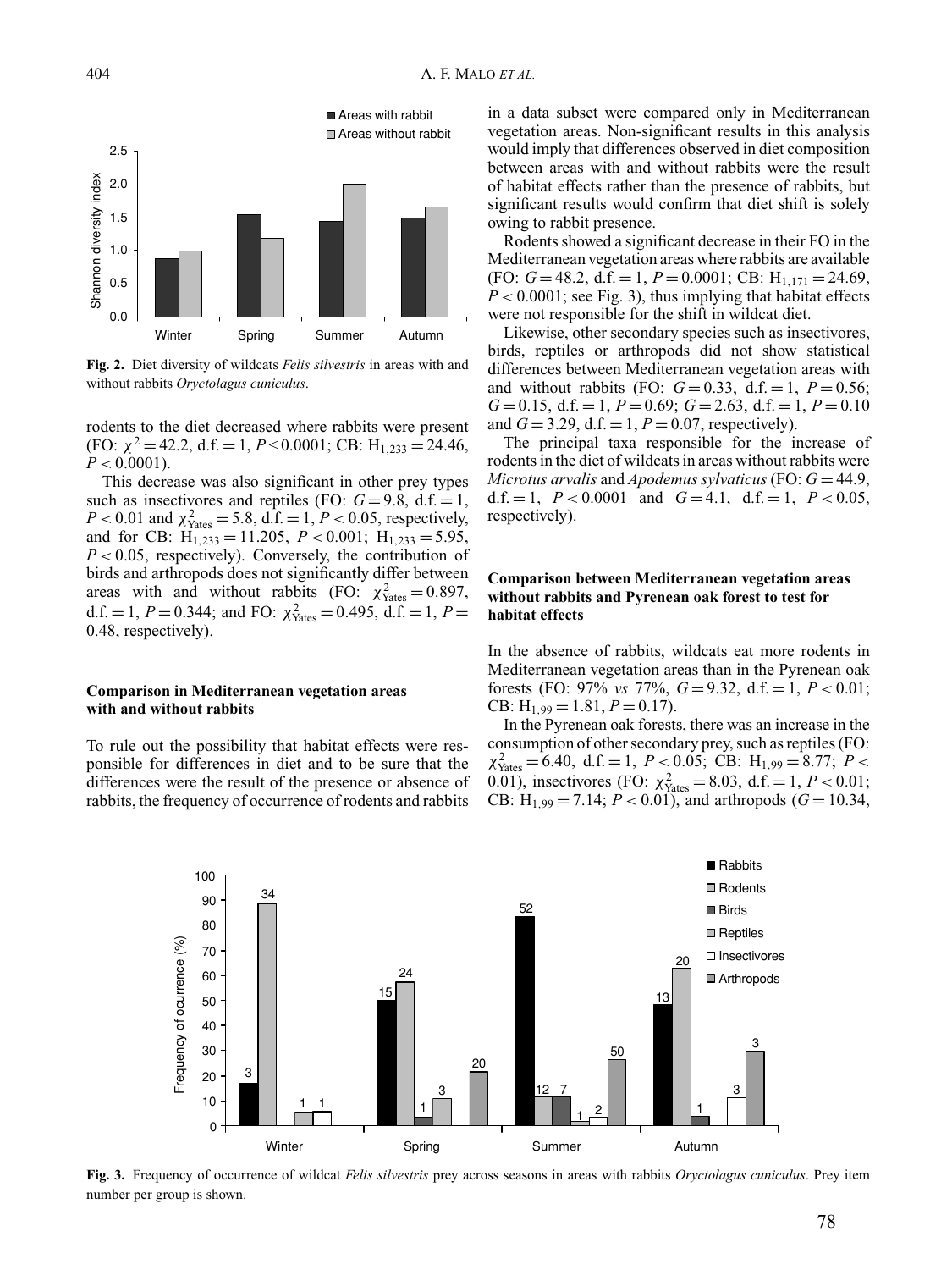

**Fig. 4.** Frequency of occurrence of wildcat *Felis silvestris* prey across seasons in areas without rabbits *Oryctolagus cuniculus*. Prey item number per group is shown.

 $d.f. = 1, P < 0.01$ . The increase in insectivores was the result of the greater consumption of whitetoothed shrew *Crocidura russula* (16% in Pyrenean oak forest *vs* 4% in Mediterranean vegetation areas;  $\chi^2_{\text{Yates}} =$ 8.10,  $d.f. = 1$ ,  $P < 0.01$ ) and Iberian blind mole *Talpa occidentalis* (16% in Pyrenean oak forest *vs* 0% in Mediterranean vegetation areas;  $\chi^2_{\text{Yates}} = 5.29$ , d.f. = 1,  $P < 0.05$ ).

Remains from two Iberian hares *Lepus granatensis*, a non-identified ungulate and a cat's claw were found in scats from the Pyrenean oak forest.

### **Diet seasonality in areas with and without rabbits**

The consumption of rabbits showed seasonal variation (Fig. 3) in areas where it was present (FO:  $G = 33.01$ , d.f. = 3, *P* < 0.0001; CB: H3,<sup>239</sup> = 27.15; *P* < 0.0001), with a maximum FO value in summer (83.61%) and minimum in winter (16.67%), showing the same value for autumn and spring (50%). In these areas, the consumption of rodents also showed seasonal differences (FO:  $G = 52.27$ , d.f.  $= 3$ ,  $P < 0.0001$ ) but following the inverse pattern, with a maximum in winter (88.89%) and a minimum in summer (11.48%). Nevertheless, in areas without rabbits, the consumption of rodents was constant throughout the year (FO:  $G = 6.56$ , d.f.  $= 3$ ,  $P = 0.087$ ; Fig. 4), with a FO value of *c*. 82%.

In areas with rabbits, there were also seasonal fluctuations in the consumption of arthropods (FO:  $G = 10.39$ , d.f.  $= 3$ ,  $P < 0.05$ ), being zero in winter and maximum in autumn and summer (FO: 29.63% and 26.23%, respectively). The other prey for areas with rabbits did not show seasonality in FO, which was under 12% in all cases; in insectivores (FO:  $G = 4.83$ , d.f.  $= 3$ ,  $P = 0.184$ ) mean consumption is equal to FO 4.98%; reptiles (FO:  $G = 5.69$ , d.f.  $= 3$ ,  $P = 0.127$ ) mean consumption of FO 4.48% and birds (FO:  $G = 5.34$ , d.f.  $= 3, P = 0.148$ ) mean consumption of the FO 4.69%.

In areas without rabbits (Fig. 4), all prey groups except rodents showed significant differences in their FO across seasons. Insectivores were consumed more in summer (FO: 29.73%) and less in winter (FO: 5.13%, *G* = 9.38,  $d.f. = 3, P < 0.05$ ). Reptiles also showed this pattern (FO: summer, 29.73% and winter 2.56%:  $G = 17.79$ , d.f.  $= 3$ , *P* < 0.001) but were not present in spring. Arthropod consumption was higher in spring (FO: 47.37%) and summer (FO: 45.95%) and lower in winter (FO: 7.69%,  $(G = 18.92, d.f. = 3, P < 0.001)$ . Birds showed a similar pattern to reptiles, being consumed more in summer (FO: 24.32%,  $G = 11.29$ , d.f.  $= 3, P < 0.05$ ).

### **DISCUSSION**

General foraging theory considers a certain species to be a trophic specialist when it invariably exploits a certain resource regardless of its availability or the presence and/or availability of other potential resources (Glasser, 1982, Stephens & Krebs, 1986). Therefore, significant variations in diet composition among populations or seasons would not be expected from a trophic specialist species.

This study shows, that: (1) overall diet diversity of wildcats increases more than twofold in summer with respect to winter, which seriously challenges the view of wildcats as trophic specialists; (2) overall diet diversity decreases in areas where rabbits are present; (3) in areas where rabbits are available, wildcats shift their diet from rodents to rabbits; (4) in the absence of rabbits and where rodent richness and abundance is low, wildcats shift their diet towards other prey groups.

Therefore, these results dismiss the rodent specialist hypothesis showing that wildcats cannot be considered rodent specialized predators. Wildcats are more likely to be facultative specialists in rabbits where these are present or when both prey types present spatial overlapping (most frequently), and in rodents where there are no rabbits. A similar suggestion has been recently made by Moleón  $\&$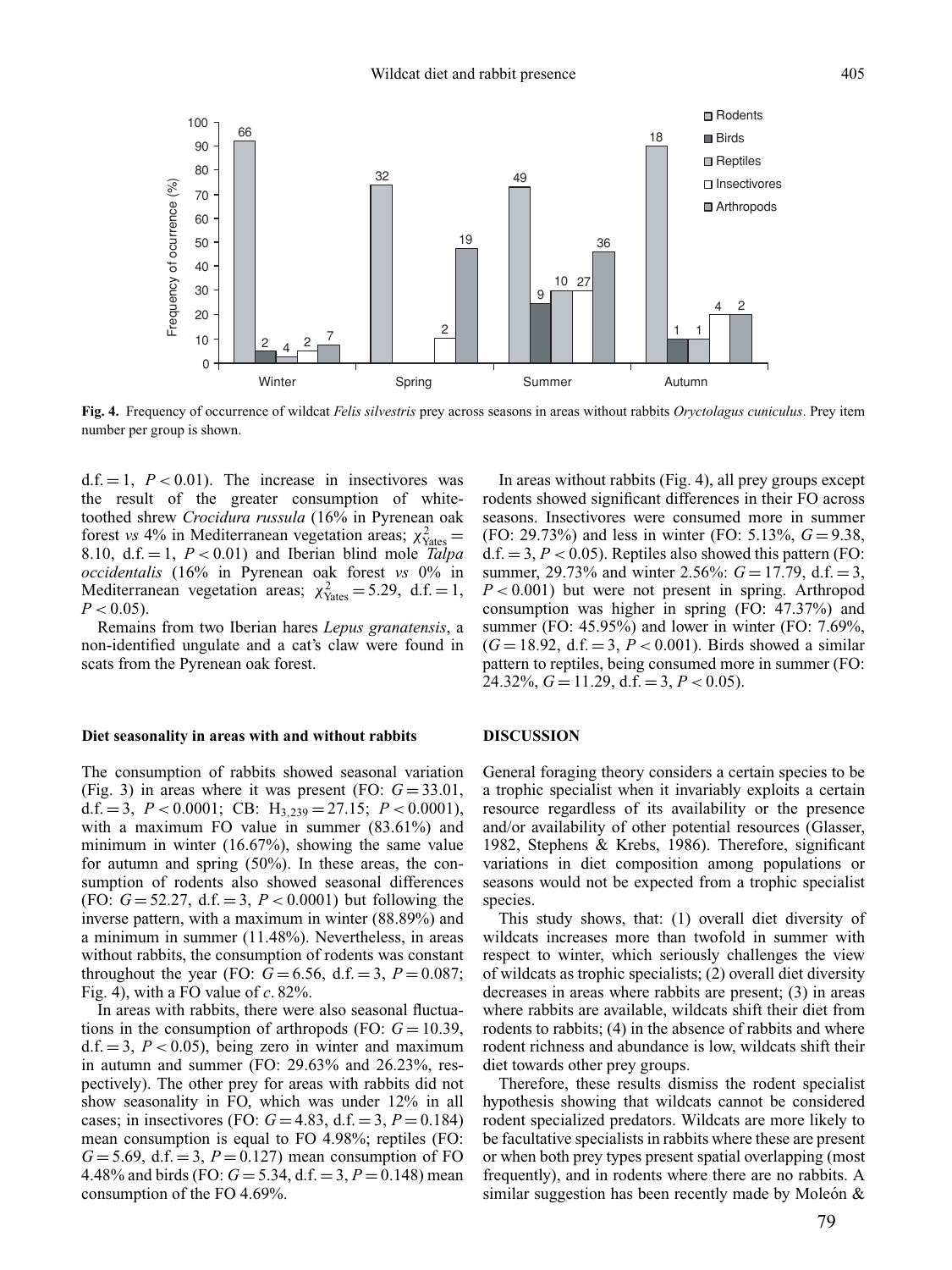Gil-Sánchez (2003), who indicated that voles and mice, the main prey items in the high mountain of southern Spain, are less important in areas where rabbits are abundant (Gil-Sánchez et al., 1999). Moreover, in scenarios with low prey availability, such as Pyrenean oak forests (Castells & Mayo, 1993), wildcats behave like typical generalist species (Pyke *et al*., 1977; Lea, 1981; Glasser, 1984; Krebs & McCleery, 1984).

Rabbits could be considered an optimal prey type for wildcats in energetic terms. In theory, for a predator like a wildcat weighing 4–5 kg (Stahl & Leger, 1992), a daily food intake of *c*. 1000 g would be optimal (Carbone *et al*., 1999), thus two to three adult rabbits or four juveniles should be enough to fulfil its energetic needs. Alternatively, wildcats would need about 30 small rodents daily to fulfil their energetic requirements. Catchability is also a key parameter in prey selection (Stephens & Krebs, 1986). Although rodent capture may generally be less demanding than rabbit capture, the fact that rabbits are affected by myxomatosis or RHD viruses might facilitate the task for wildcats. The large consumption of rabbits made by wildcats and domestic cats around the world (Corbett, 1979; Sunquist & Sunquist, 2002) indicates that wildcats are behaviourally well able to catch rabbits. Under this scenario of high energetic profitability and low costs of catchability it is not surprising that rabbits may be considered as the key resource of wildcats when they are present.

Even though we have not controlled for rabbit abundance, only for its presence or absence, seasonal rabbit abundance in Mediterranean areas is well known (Blanco, 1998), and the diet of wildcats in our study shows the seasonal fluctuations in abundance of the different prey groups. In particular, in summer, rabbit availability is maximum for wildcats given the recruitment of inexperienced young rabbits and the increased vulnerability of adult ones affected by myxoma virus (Blanco, 1998), so in this season they are the staple prey. However, as the availability of rabbits decreases, wildcats consume more rodents, showing a maximum in winter, when chasing rabbits is more difficult. The seasonal variation in the feeding behaviour of wildcats is an alternative support to the facultative trophic characterization of the species (Glasser, 1982).

In our study area, ungulates do not have such an important contribution (one scat out of 239) to wildcat diet as in other regions from the south of Spain (Moleón  $\&$ Gil-Sánchez, 2003). However, these results show that wildcats might be an exception to the fact that species from the order *Carnivora* with a weight < 21.5 kg can only hunt prey as large as 45% of their body weight (Carbone *et al*., 1999), as this would mean that the diet of a 'standard' wildcat weighing *c*. 4250 g would be restricted to small vertebrates with a maximum weight of 1900 g.

Surprisingly, in Pyrenean oak forests we also found cat remains. A case of genet and stone marten superpredation has already been reported (Moleón  $\&$  Gil-Sánchez, 2003) but, to our knowledge, this is the first case of superpredation or cannibalism (depending on whether the remains were from a domestic or from a wildcat, respectively), reported in literature (for a review see Palomares & Caro, 1999).

In conclusion, and overall, we have shown that wildcats do not behave like trophic specialists in rodents, but like opportunistic predators that feed upon small animals according to their availability, with a strong tendency to specialize facultatively in rabbits when these are present in the home range of wildcats. Thus, the diet variations reported at a regional scale in our study demonstrate the trophic generalist behaviour of a species which adapts to time–space variation in prey availability.

#### **Acknowledgements**

We thank the Zoology Department in the Faculty of Biological Sciences (Complutense University) for allowing us the use of the laboratory for scat analysis, and specially Tomas Santos and José Luis Tellería. Thanks are also given to Adelina Valenzuela for her patience and to Jorge G. Casanovas for interesting discussions during fieldwork. Tim Coulson revised an early version and his suggestions were greatly appreciated. We also thank M. Moleón for valuable comments to the first submitted version of this manuscript.

# **REFERENCES**

- Aymerich, M. (1982). Étude comparative des régimes alimentaires du lynx pardelle (*Lynx pardina* Temminck, 1824) et du chat sauvage (*Felis silvestris* Schreber, 1777) au centre de la péninsule Ibérique. *Mammalia* **46**: 515–521.
- Blanco, J. C. (1998). *Guía de campo de los mamíferos de España* **I** & **II**. Barcelona: Geoplaneta.
- Blanco, J. C. & Villafuerte, R. (1993). *Factores ecologicos ´ que influyen sobre las poblaciones de conejos. Incidencia de la enfermedad hemorragica. TRAGSA report ´* : 1–66. Madrid: Ministerio Agricultura, Pisca Alimentacion.
- Carbone, C., Mace, G. M., Roberts, S. C. & Macdonald, D. W. (1999). Energetic constraints on the diet of terrestrial carnivores. *Nature (Lond.)* **402**: 286–288.
- Castells, A. & Mayo, M. (1993). *Gu´ıa de los mam´ıferos en libertad de Espana y Portugal. ˜* Madrid: Piramide. ´
- Condé, B., Nguyen-Thi-Thu-Cuc, Vaillant, F. & Schauenberg, P. (1972). Le régime alimentaire du chat forestier (Felis silvestris, Schreber) en France. *Mammalia* **36**: 112–119.
- Corbett, L. K. (1979). *Feeding ecology and social organization of wildcats (Felis silvestris) and domestics cats (Felis catus) in Scotland.* PhD thesis, University of Aberdeen.
- Delibes, M. & Hiraldo, F. (1981). The rabbit as prey in the Iberian Mediterranean ecosystems. In *Proceedings of the Old World lagomorph conference*: 614–622. Myers, K. & MacInnes, C. D. (Eds). Ontario: University of Guelph.
- Futuyma, D. J. & Moreno, G. (1988). The evolution of ecological specialization. *Annu. Rev. Ecol. Syst.* **19**: 207–233.
- Gállego, L. & Alemany, A. (1985). Roedores y Lagomorfos. Vertebr. *Ibericos ´* **6**: 1–64.
- Gállego, L. & López, S. (1982). Mamíferos Insectívoros. Vertebr. *Ibericos ´* **5**: 1–62.
- Gil-Sánchez, J. M., Valenzuela, G. & Sánchez, J. F. (1999). Iberian wild cat *Felis silvestris tartessia* predation on rabbit *Oryctolagus cuniculus*: functional response and age selection. *Acta Theriol.* **44**: 421–428.